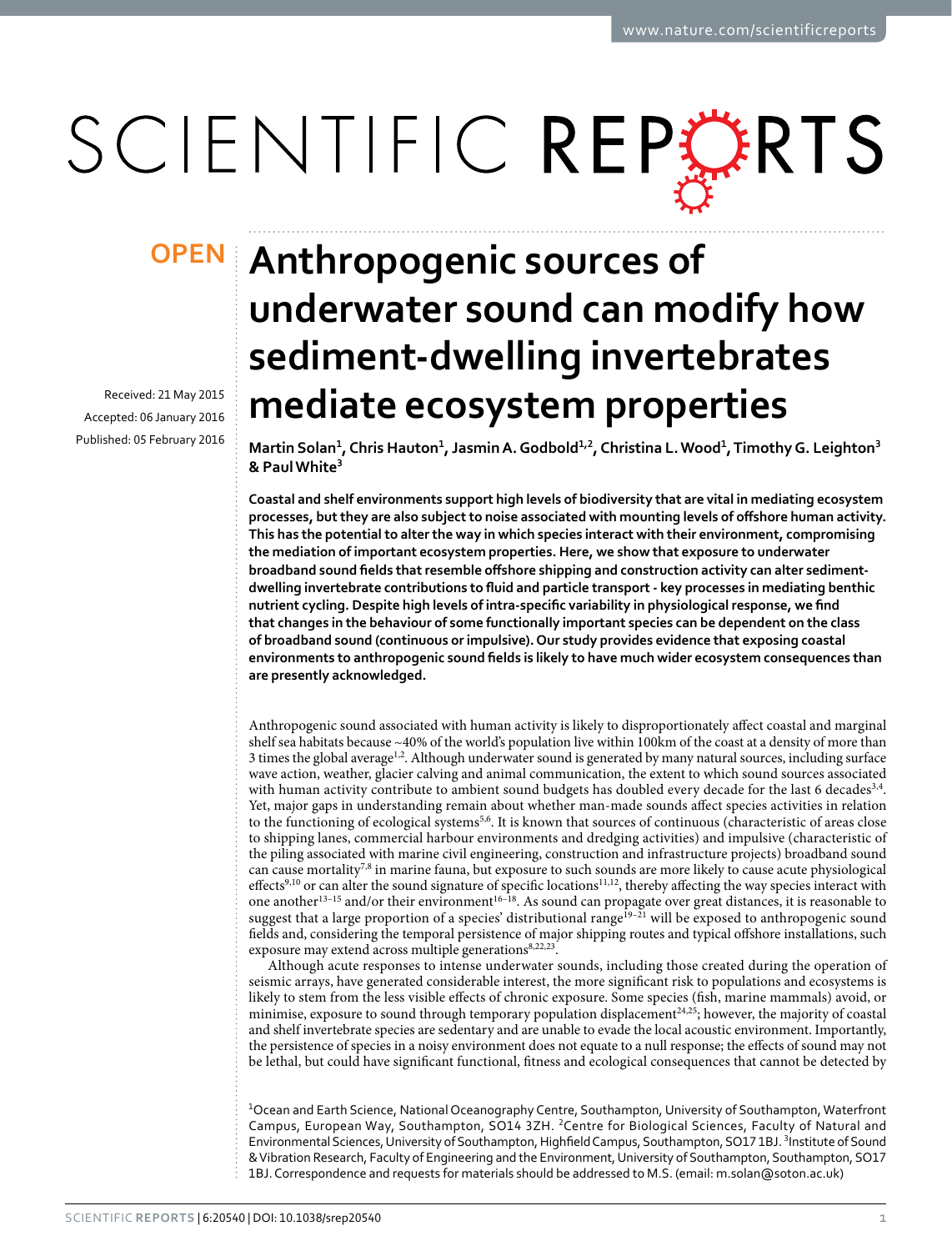

<span id="page-1-0"></span>Figure 1. The effect of sound field on the maximum mixed depth (<sup>f-SPI</sup>L<sub>max</sub>, cm) of sediment particles for *Nephrops norvegicus***.** Data points (open circles) have been horizontally jittered for clarity. Model predictions (open triangles) from the minimal adequate linear regression model (Supplementary Model S2) with GLS estimation (incorporating sound field as a variance covariate) are indicated. Positive values indicate increased particle reworking activity. Sound fields: Ambient, Gaussian sound spectrally shaped to mimic background sound; CBN, ambient + continuous broadband sound (Supplementary Sound 1); IBN, ambient + impulsive broadband sound (Supplementary Sound 2).

survey alone. Previous work on sediment-dwelling invertebrates has demonstrated that a variety of changes in the abiotic environment [e.g. flow<sup>[26](#page-6-19)</sup>, habitat configuration<sup>[27](#page-6-20)</sup>, environmental regime variation<sup>[28](#page-6-21)</sup>, ocean acidification and warming<sup>29</sup>] can affect species' behaviour and, subsequently, important ecosystem properties such as nutrient turnover and primary production. Elsewhere, studies have shown that increased sound exposure can reduce relative individual fitness and affect community structure[8](#page-6-7),[22](#page-6-15),[30](#page-6-23),[31.](#page-6-24) It is also known that context-dependent changes to organism physiology can alter species' behaviour that pre-empt measureable changes in a species' functional contribution to ecosystem properties<sup>32[,33](#page-7-1)</sup>. This presents the possibility that increased exposure to different types of intense underwater sound may adversely impact the faunal mediation of important ecosystem processes that underpin the delivery of benefits to society, including carbon storage and nutrient cycling. If so, we will need to better understand when species are at risk from sound exposure and how this will compromise valued ecological functions<sup>[34](#page-7-2)</sup>.

Here, we establish whether exposure to Continuous Broadband Noise (CBN) and Impulsive Broadband Noise (IBN) affects the physiology and behaviour of three representative and functionally important benthic invertebrate species (the clam, *Ruditapes philippinarum*; the decapod, *Nephrops norvegicus*; and, the brittlestar, *Amphiura filiformis*). As most physiological<sup>10,[35](#page-7-3)</sup> and behavioural<sup>[36](#page-7-4)</sup> observations of the acute responses of invertebrates to sound fields have only considered short-term (minutes) single and repeat exposures to CBN that likely reflect temporally ephemeral shock responses, or subsequent habituation<sup>[35](#page-7-3)</sup>, we specifically assess time integrated faunal responses to different classes of sound field typically encountered in areas of offshore industrial activity. Our *a priori* expectation was that alternative sound fields may affect species' behaviour in a number of ways, including changes in vertical positioning within the sediment profile and periods of valve closure in bivalves or altered burrowing activity in crustaceans and ophiuroid brittlestars, and that any observed responses would differ between species and/or with exposure to different sound classes<sup>37</sup>. Further, we considered that the underlying mechanism behind these changes in behavior would be a function of perturbations in the delivery of oxygen to active tissues within individuals, affecting the balance of aerobic and anaerobic metabolism and subsequent tissue biochemistry<sup>38</sup>. In turn, we speculated that these responses would affect particle-mixing and fluid transport behaviour, important mediators of nutrient regeneration in benthic environments.

#### **Results**

**Effects of sound fields on organism tissue biochemistry.** We found no evidence that exposure to continuous or impulsive sound fields over 7 days affected tissue concentrations of glucose (*Ruditapes philippinarum*, L-ratio= 0.393, d.f.= 2, p= 0.822; *Nephrops norvegicus*, L-ratio= 4.439, d.f.= 2, p= 0.109; *Amphiura filiformis*, L-ratio= 2.967, d.f.= 2, p= 0.227; Supplementary Figure S1) or lactate (*R. philippinarum*, F= 3.378, d.f.= 2, p= 0.068, Supplementary Model S1; *N. norvegicus*, L-ratio = 2.829, d.f. = 2, p= 0.243; *A. filiformis*, L-ratio = 0.389, d.f. = 2, p = 0.824; Supplementary Figure S2). Pearson product moment correlations between lactate and glucose showed that changes in glucose mobilisation (tissue glucose concentrations) were not associated with changes in anaerobic metabolism (*R. philippinarum*,  $\rho = 0.24$ ,  $t = 0.887$ , d.f. = 13, p = 0.39; *N. norvegicus*,  $\rho = 0.28$ ,  $t = 1.053$ , d.f. = 13, p = 0.31; *A. filiformis*,  $\rho = 0.39$ ,  $t = 1.521$ , d.f. = 13, p = 0.15). None of the species investigated here showed any significant changes in glycolytic activity, as evidenced from changes in tissue glucose concentrations, or any accumulation of tissue lactate that could be associated with specific sound field treatments, although intra-specific responses were highly variable (Supplementary Table S1) and may have masked these effects.

**Effects of sound fields on species' behaviour and ecosystem process.** The maximum depth of sediment particle redistribution (<sup>f-SPI</sup>L<sub>max</sub>) for *R. philippinarum*, (ambient sound field, 2.25-4.52 cm; CBN sound field, 3.58–5.52 cm; IBN sound field, 2.27–4.93 cm) and *A. filiformis* (ambient sound field, 5.06–7.20 cm; CBN sound field, 5.36–7.13 cm; IBN sound field, 5.25–7.97 cm) was unaffected by sound field  $(L-ratio = 1.718, d.f. = 2, p = 0.424, and L-ratio = 0.374, d.f. = 2, p = 0.829$  respectively; Supplementary Figure S3). For *N. norvegicus*, the mean ( $\pm$ 95% CI) <sup>f-SPI</sup>L<sub>max</sub> under an ambient sound field (7.014 $\pm$ 1.827 cm) was reduced (L-ratio = 13.911, d.f. = 2,  $p = 0.001$ ; [Fig. 1,](#page-1-0) Supplementary Model S2) in the presence of CBN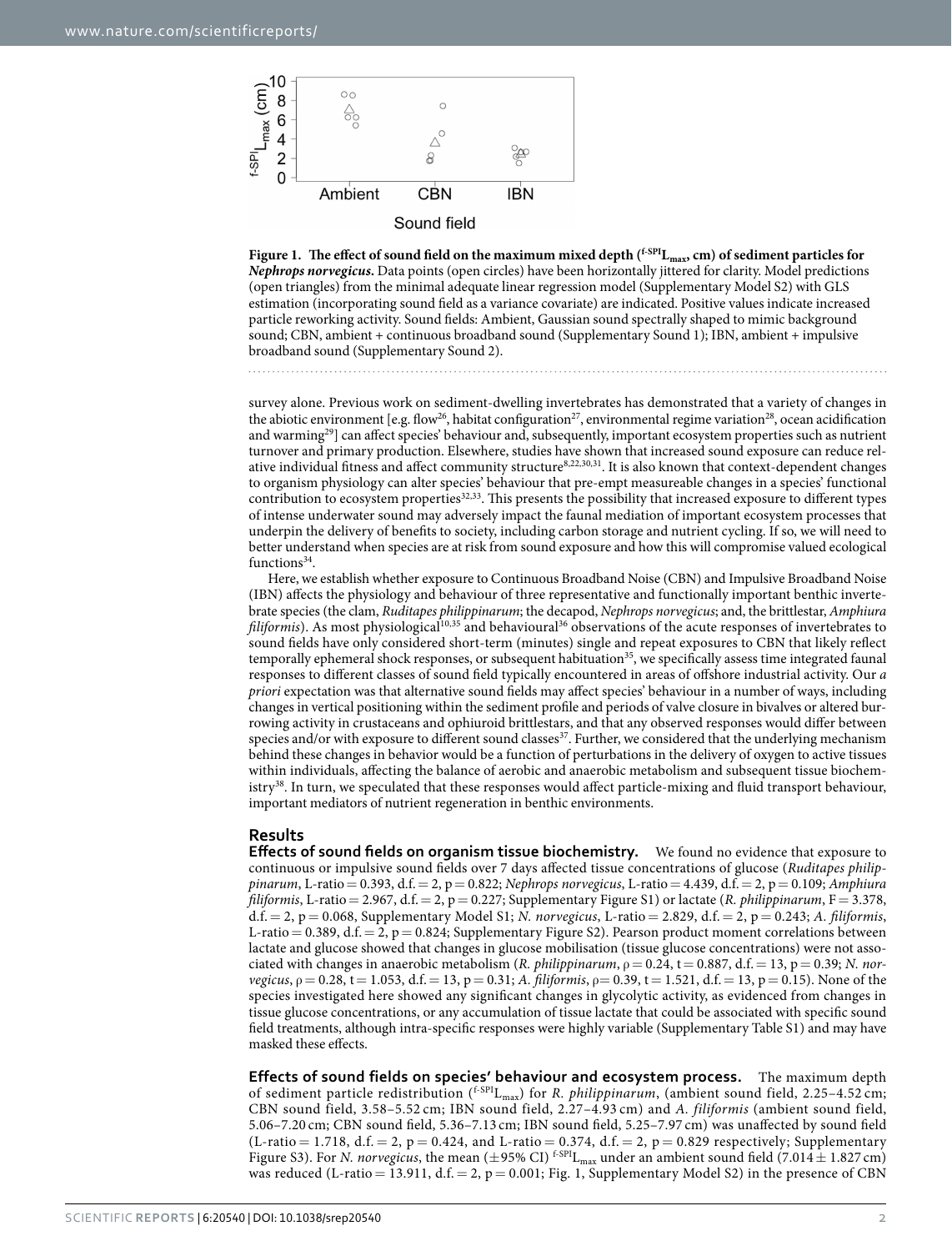

<span id="page-2-0"></span>



<span id="page-2-1"></span>

(coefficient =  $-3.448 \pm 1.280$  s.e., t =  $-2.693$ , p = 0.0196) and IBN (coefficient =  $-4.602 \pm 0.711$  s.e., t =  $-6.475$ , p< 0.0001). These changes reflected a response to the presence of a novel sound field as there was no difference in maximum mixing depth between CBN and IBN sound fields (coefficient =  $1.154 \pm 1.131$  s.e., t = 1.021,  $p = 0.328$ ). The mean (<sup>f-SPI</sup>L<sub>mean</sub>, Supplementary Figure S4) and median (<sup>f-SPI</sup>L<sub>med</sub>, Supplementary Figure S5) depth of sediment mixing, whether mediated by *R. philippinarum* (<sup>f.SpI</sup>L<sub>mean</sub>, L-ratio = 0.113, d.f. = 2, p = 0.945;<br><sup>f.SpI</sup>L<sub>med</sub>, L-ratio = 2.975, d.f. = 2, p = 0.226), *N. norvegicus* (<sup>f.SpI</sup>L<sub>mean</sub>, L-ratio = 2.88 L-ratio = 1.920, d.f. = 2, p = 0.383) or *A. filiformis* (<sup>f-SPI</sup>L<sub>mean</sub>, L-ratio = 3.362, d.f. = 2, p = 0.186; <sup>f-SPI</sup>L<sub>med</sub>,  $F = 1.617$ , d.f.  $= 2$ ,  $p = 0.239$ ), were not affected by sound field.

Whilst there was no affect of sound field on the surficial sediment reworking activities (Surface boundary roughness, SBR) of *N. norvegicus* (L-ratio= 2.193, d.f.= 2, p= 0.334; Supplementary Figure 6a) and *A. filiformis* (L-ratio = 0.033, d.f. = 2, p = 0.983; Supplementary Figure 6b), our analyses reveal that *R. philippinarum* decreases surficial activity (reducing surface boundary roughness) with exposure to broadband sound fields  $(L-ratio = 7.646, d.f. = 2, p = 0.022, Fig. 2)$  $(L-ratio = 7.646, d.f. = 2, p = 0.022, Fig. 2)$ . Closer examination of the minimal adequate model coefficients (Supplementary Model S3) reveals that the mean (±95% CI) surface boundary roughness under an ambient sound field (1.784  $\pm$  0.644 cm) was reduced in the presence of CBN (coefficient =  $-0.792$ , t =  $-3.182 \pm 0.249$ s.e.,  $p = 0.008$ ), but not in the presence of the IBN (coefficient =  $-0.393 \pm 0.450$  s.e., t =  $-0.874$ ,  $p = 0.399$ ) sound field ([Fig. 2\)](#page-2-0). It is tempting to speculate that the increases in standard deviation (σ) within this treatment  $(\sigma_{IBN}= 0.861,$  compared to  $\sigma_{ambient}= 0.519$  and  $\sigma_{CBN}= 0.200$ ) may reflect intra-specific differences in response to sound field exposure (Supplementary Table S1).

Analysis of the change in bromide concentrations over 4 h ( $\Delta [Br^-]$ , [Fig. 3](#page-2-1)) revealed consistent bioirrigation activity (mean  $\pm$  95% CI, mg L<sup>-1</sup>), irrespective of sound field for *A. filiformis* (ambient, 45.231  $\pm$  102.657; CBN, 28.286  $\pm$  58.884; IBN,  $-5.500 \pm 38.587$ ; overall, 22.673  $\pm$  32.043; L-ratio = 3.217, d.f. = 2, p = 0.200; Supplementary Figure S7), but not for *R. philippinarum* (L-ratio= 36.951, d.f.= 2, p< 0.0001; Supplementary Model S4) or *N. norvegicus* (L-ratio = 10.509, d.f. = 2, p = 0.0052; Supplementary Model S5). There was a much more marked bioirrigation response from *R. philippinarum*. Indeed, examination of the minimal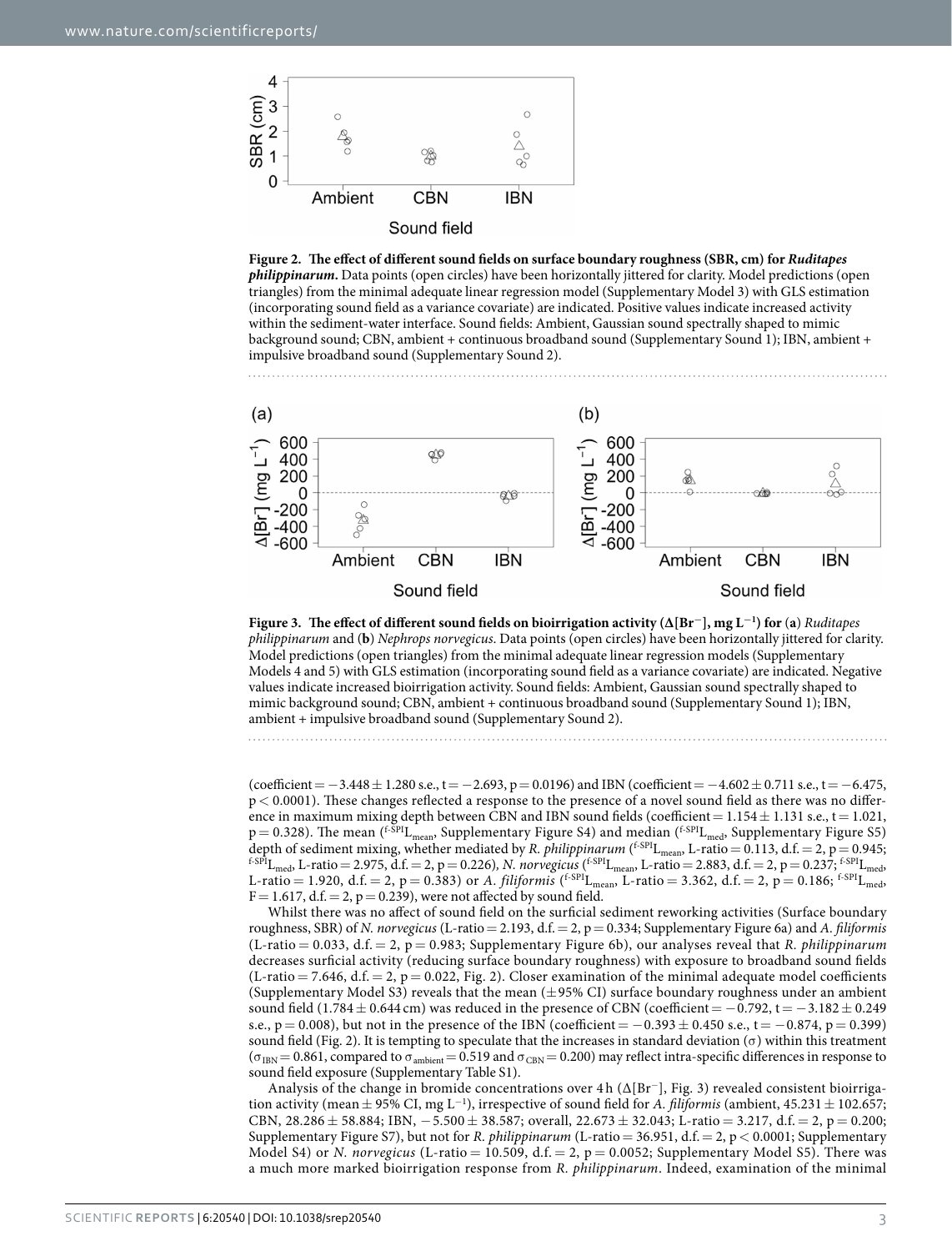adequate model coefficients for *R. philippinarum* (Supplementary Model S4) reveals that most bioirrigation activity (mean ± 95%CI, mg L<sup>−1</sup>) occurs under an ambient sound field (−330.607 ± 173.618), an intermediate level of bioirrigation activity occurs under an IBN sound field (−41.025± 42.501), and least bioirrigation activity occurs under a CBN sound field (448.497 ± 42.654). For *N. norvegicus* (Supplementary Model S5), bioirrigation activity (mean  $\pm$  95%CI, mg L<sup>−1</sup>) increases under CBN (−8.458 $\pm$  9.594) relative to an ambient sound field (142.771 ± 105.348; coefficient =  $-151.22820 \pm 38.100$  s.e., t =  $-3.969$ , p = 0.002), but bioirrigation activity under CBN is no different to that observed under the IBN condition (104.152  $\pm$  193.671; coefficient =  $112.610 \pm 69.840$  s.e., t = 1.612, p = 0.133). For all three species, there was little to suggest that bioirrigation performance was more variable under sound exposure (Supplementary Table S1).

#### **Discussion**

We have demonstrated, for invertebrate species that do not rely on acoustics for communication, that exposure to fully constrained sources of sound can result in behavioural responses that alter how species mediate ecosystem processes known to be key determinants of functioning. Importantly, however, differences in sound field charac-teristics can elicit different response patterns<sup>[37](#page-7-5)</sup> that appear to be proportional to the type of anthropogenic sound field that is encountered. In the case of *Nephrops norvegicus*, we show that the addition of either anthropogenic sound source repressed burying and bioirrigation behaviour and we observed considerably reduced locomotion activity. For *Ruditapes philippinarum*, the introduction of an anthropogenic sound source elicited a typical stress response where individuals reduce surface relocation activity, move to a position above the sediment-water interface, and close their valves. These responses reduce the capacity of the organism to mix the upper sediment profile and prevent suspension feeding from taking place. Whilst the behavioural responses observed in *R. philippinarum* and *N. norvegicus* provide direct evidence for the alteration of species-environment relations that will affect ecosystem properties, we were not able to statistically verify similar changes in behaviour for *Amphiura filiformis.* This matters because a finding such as this could be taken as evidence that a species is unaffected by exposure to anthropogenic sound. However, in this instance, closer examination of the data reveals that exposure to sound compromised physiological processes in a number of individuals (indicated by increased variability in response) that, in turn, corresponds to increased variability in some, but not all, aspects of bioturbation behaviour. Furthermore, for some species, our findings suggest that there is greater scope to acclimatise to one type of sound field over that of another because intraspecific differences in response mean that at least a subset of the population is capable of physiological and/or behavioural adjustment. These sources of response variability can lead to a lack of statistically significant patterns, but does not exclude the possibility that responses to environmental sound can be subtle and may take extended periods of time to be expressed across a population or become detectable at an ecosystem level. Indeed, a consistent feature in all of the response variables within this study, irrespective of species identity, is that responses associated with sound exposure required a specific model fitting approach to incorporate this source of unequal variance. This requirement within our analysis implies that the extent of species' response is not solely dependent on exposure to sound. Instead, the response to sound exposure is likely moderated by a variety of attributes that are expressed at the level of an individual, including exposure history, environmental context and physiological condition. Importantly, this means that species responses to sound exposure will not necessarily manifest themselves consistently across all elements of a physiological process, behaviour or ecological property within the same timeframe or across locations that share similar environmental settings.

An important aspect of our study was the identification of null responses. None of the species investigated here showed any significant changes in glycolytic activity, as evidenced from changes in tissue glucose concentrations, or any accumulation of tissue lactate that could be associated with specific sound field treatments. In the case of lactate accumulation, the most notable response was that of *R. philippinarum* when exposed to an IBN sound field. Interestingly, two individuals within this treatment failed to accumulate lactate to a detectable level; however, the remaining three individuals accumulated much higher quantities of tissue lactate within the adductor muscle because they had closed their valves for an extended period of time, a known avoidance behaviour that can require the individual to respire anaerobically. This observation is not trivial, because lactate is not preferentially accumulated in bivalves as it leads to tissue acidosis and, potentially, shell dissolution or etching that weakens the valve over time. In general, bivalves accumulate succinate or opine molecules first, as end products of anaerobic metabolism[39](#page-7-7),[40](#page-7-8). Succinate, or succinic acid, is a weaker acid than lactic acid and does not present the same magnitude of tissue acidosis as it is accumulated<sup>[41](#page-7-9)</sup>. Hence, the observations made here indicate that the pathways of succinate or opine accumulation have been exhausted following exposure to anthropogenic sound fields and at least some individuals had started to accumulate lactate at levels likely to cause harm if sound exposure continued over prolonged periods. If such delay in the expression of physiological responses following sound exposure is widespread, these observations caution against over-emphasizing the results of short-term studies<sup>[29](#page-6-22)</sup> and raise important questions about the level of certainty associated with current perspectives of the ecological consequences of sound exposure.

Scaling the individual impacts of marine sound to community and system level effects is key to the prediction and monitoring of future impacts within coastal and marginal shelf seas, yet our findings indicate that this may be challenging for some species and processes. It is important to emphasize, however, that the intraand inter-specific variability in response documented here also provides an opportunity; the ecosystem consequences of anthropogenic sound fields are unlikely to be linearly related to exposure, providing an opportunity to minimise or mitigate the ecological impact of sound at identified thresholds, timings and/or locations. The determination of when and how physiological responses to sound exposure translate into ecologically relevant changes in behaviour, however, will not be straightforward, especially where multiple sources of disturbance are co-located<sup>42,43</sup> or sound fields overlap<sup>44</sup>. Field studies of fish behaviour in the vicinity of offshore wind farms have reported complex interactions in demersal fish where aversion behaviour is partially offset by an attraction to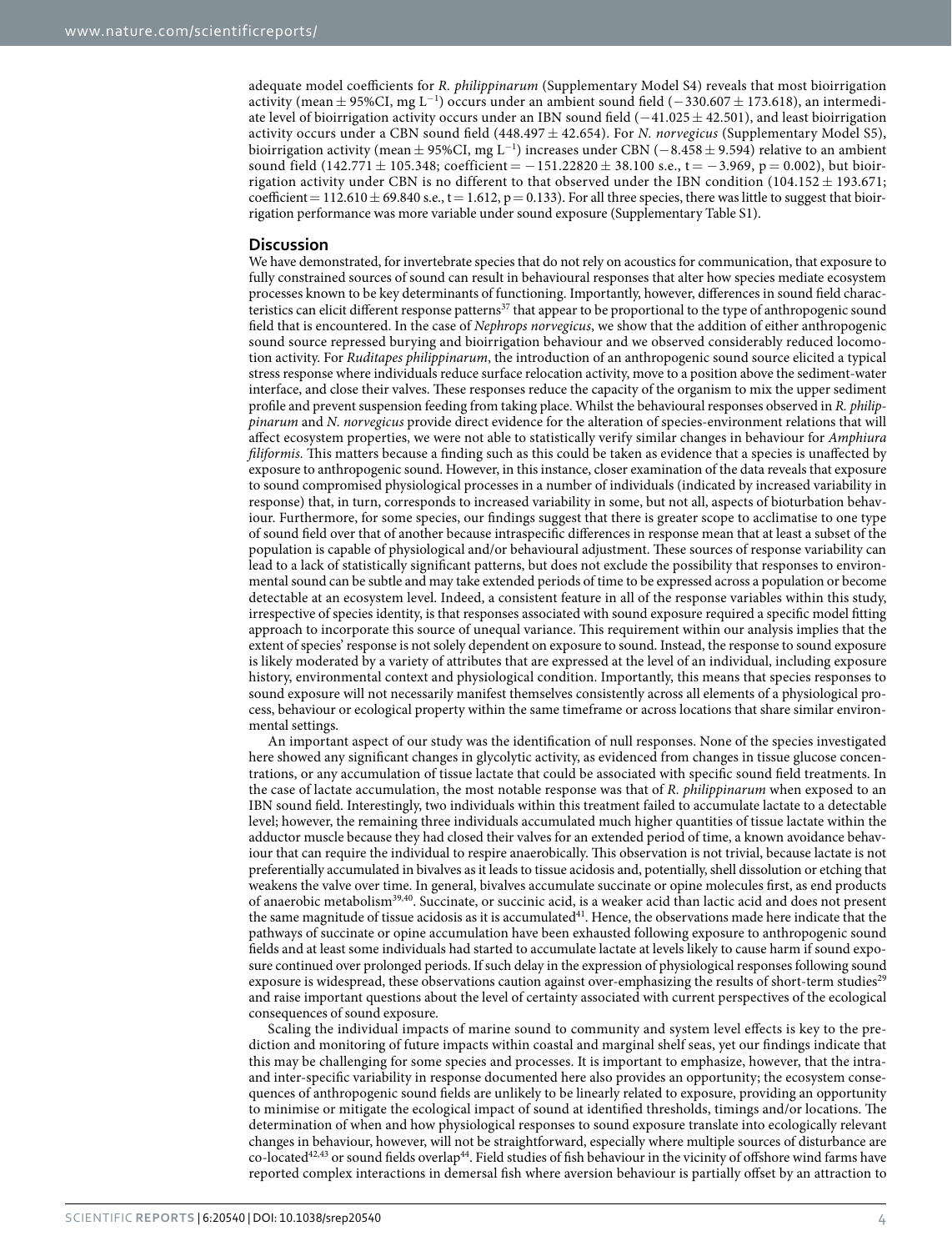emplaced structures<sup>45</sup>, whilst others have reported that acoustic disturbance can directly affect the likelihood of survival by increasing aggressive interactions<sup>46</sup> in mammals or compromising foraging and anti-predator behaviour[36](#page-7-4),[47](#page-7-15) in invertebrates and fish. It is also known that thresholds of sound that elicit such changes in behaviour will vary, not least because species have a capacity for habituation<sup>48</sup> but also because they may respond differently depending on the timing (e.g. in relation to cyclic periodicity<sup>49</sup> and life phase<sup>23</sup>, soundscape complexity<sup>50</sup> or, as shown here, the class<sup>[37](#page-7-5)</sup> of the sound field). This matters because the structural properties of the community are likely to be retained following periods of sound exposure, but the functional role and way in which species interact with their environment and with one another may well change[29](#page-6-22),[51](#page-7-19), temporarily or permanently, following the onset of exposure to anthropogenic sound.

Our findings lend support to the growing realization that the ability to regulate, legislate, monitor and predict the effect of anthropogenic sound fields on marine life is severely hampered by a dearth in knowledge<sup>[5](#page-6-4)[,6](#page-6-5),[52](#page-7-20),53</sup>. Furthermore, a disproportionate focus on impact-related responses in the literature means that the reporting of an insignificant outcome is rare<sup>54</sup> such that the extent and relevance of negative or neutral responses, including the potential for species recovery<sup>[55](#page-7-23)</sup>, is largely unknown<sup>[56](#page-7-24)</sup>. Whilst the impacts of anthropogenic sound fields on ecosystem services have been demonstrated at larger scales in terrestrial systems<sup>57</sup>, they have not been addressed in marine systems; this study provides an early precedent for considering that sound may directly and indirectly alter how species mediate ecosystem functioning. Rapid improvements in our understanding of the impacts of sound fields, particularly in marine mammals<sup>58</sup> and fish<sup>53</sup>, but also in squid<sup>59</sup>, have been instructive, but have the potential to bias regulatory strategy by over-emphasizing information acquired from a limited number of short-term response variables achieved across a small subset of higher trophic level species. Although this limitation has been recognized for some vertebrate groups<sup>60</sup>, consideration of ecologically- and commercially-important benthic invertebrate groups is almost non-existent. Yet, in many cases, it is these lower trophic groups that play a dominant role in mediating many essential ecosystem processes. Importantly, as the results of this study stress, the effects of anthropogenic sound fields on functionally important species in lower trophic levels have the potential to be substantive, such that their exclusion from impact assessments is likely to lead to an under-appreciation of the effects of anthropogenic sound in offshore environments. Whilst this view argues for the achievement a more reliable assessment of the role of sound in shaping biodiversity-functioning relations, a principal challenge going forward will be to prioritize the ecological risks of sound exposure for key communities and habitats, whilst maintaining and building a balanced mechanistic understanding of why and when species are at risk, and whether this matters for a range of ecosystem properties over the long-term<sup>[61](#page-7-29)</sup>.

### **Methods**

**Invertebrate fauna and sediment collection.** Specimens of the Manila clam *Ruditapes philippinarum* were supplied by Othniel Shellfish of Poole, Dorset and acclimated to aquarium conditions for two weeks. During the acclimation period clams were fed to excess on alternate days with a mixed algal diet consisting of the species *Isochrysis galbana*, *Tetraselmis suecica*, *Pavlova lutheri*, *Phaeodactylum tricornutum* and *Chaetoceros ceratosporum*. Creel-caught decapod crustaceans *Nephrops norvegicus* sourced from Scotland were supplied from Portland Shellfish, Weymouth and acclimated to aquarium conditions for two weeks during which time they were held communally and fed on alternate days with a mixed bivalve diet of *Ruditapes philippinarum*, *Crepidula fornicata* (slipper limpets) and *Mytilus edulis* (mussels). Ophiuroid brittlestars *Amphiura filiformis* were collected from Loch Linnhe (west coast of Scotland) using a Van Veen grab deployed from RV *Seol Mara* (Scottish Marine Institute, Oban, Scotland). Individuals of *A. filiformis* were transported to Southampton in aerated water baths and acclimated to aquarium conditions for a one week. Sediment for all species treatments was collected from the Solent Estuary (Southampton) or Loch Linnhe (for *A. filiformis*), sieved (500 μm mesh) in a seawater bath to remove macrofauna, allowed to settle for 24h to retain the fine fraction (less than  $63 \mu m$ ) and homogenized. Species were fed on alternate days throughout the experiment (*R. philippinarum*, 200 ml of *Pavlova lutheri* at a density of 4 × 10<sup>6</sup> cells ml<sup>-1</sup> to give a final density of approximately 1400 cells ml<sup>-1</sup>; *N. norvegicus*, 1.5 g<sub>ww</sub> of *C. fornicata*; *A. filiformis*, 0.02 g of Aquarian® Tropical Fish Flakes). Visual inspections (5 times day<sup>−</sup><sup>1</sup> ) were used to identify any changes in species behaviour.

**Experimental design.** We assembled replicate monocultures of each macrofaunal species (*N. norvegicus*, *A. filiformis* and *R. philippinarum*) at representative natural densities (1, 10 and 2 individuals aquarium<sup>−</sup><sup>1</sup> , equivalent to ~4 ind. m<sup>-2</sup>, ~700 ind. m<sup>-2</sup> and 240 ind. m<sup>-2</sup>, respectively) in transparent perspex cube aquaria  $(L \times W \times H; N$ . norvegicus,  $45 \times 45 \times 45$  cm; *A. filformis* and *R. philippinarum*  $12 \times 12 \times 30$  cm) containing sediment to a depth of 10 cm (15 cm in *N. norvegicus*) and seawater (15 °C, salinity 33, 10 μm filtered and UV sterilised). Aquaria were continually aerated and maintained in the dark. Short-term exposure (7 days) to each of three sound fields (ambient sound, ambient + CBN and ambient + IBN) was investigated for each of our measures of organism physiology (metabolic processes) and ecosystem process (bioturbation, bioirrigation) in an acoustically shielded circular seawater reservoir (see below). Aquaria were arranged in a random order 1m from the central sound source. Each Species $_{[n=3]} \times$  Sound field $_{[n=3]}$  treatment was replicated 5 times, requiring a total of 45 aquaria.

**Generation of sound fields.** Exposures to sound fields were conducted in a circular (2.4 m diameter, 0.75 m deep) seawater-filled (to 32 cm) fibreglass reservoir with anti-vibration shielding; severe acoustical impedance mismatch at the tank walls and the water-air interface causes over 99% of the acoustical energy to reflect, so the main conduit for unwanted sound transmission into the reservoir is through the base (here stopped by standard vibration isolation supports). As natural ecosystems are not silent, we generated a background (ambient) sound field typical of offshore shelf environments that are unaffected by acute sources of anthropogenic sound<sup>62</sup>. The ambient acoustic fields in the tank consisted of Gaussian sound spectrally shaped to mimic naturally occurring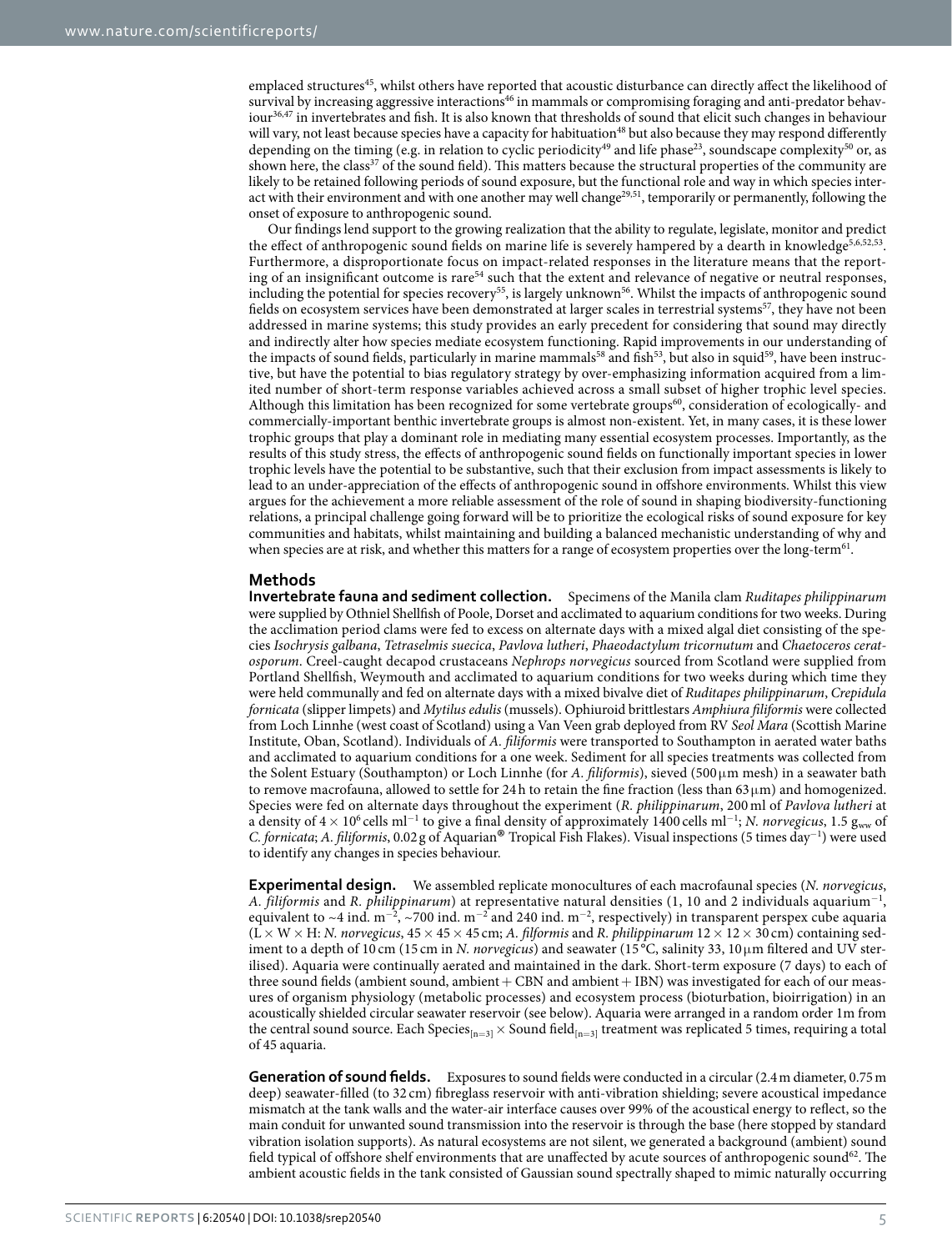background sound fields across as wide a bandwidth as can be achieved. Three different playback conditions were considered (ambient, ambient+ continuous broadband sound [CBN], ambient+ impulsive broadband sound [IBN]). In each instance the sound spectrum of the source signal was shaped so that, in the frequency band 100Hz–2 kHz, the spectrum of the sound recorded at the monitor hydrophone matched the input spectrum. In the quiet condition Gaussian white sound was replayed at a level to mimic oceanic ambient sound in sea-state 3–4. For the continuous sound condition, a recording (1 min duration, continuously looped) of a ship made in the English Channel at a distance of ~100 m was used (Supplementary Sound 1, Supplementary Figure S8). Similarly, for the impulsive sound condition, we used a recording (2min duration, continuously looped) of a wind farm mono-pile being driven in the North Sea; the original recording was made at a distance of ~60 m distance (Supplementary Sound 2, Supplementary Figure S9). When replayed in the tank the sound pressure levels at the monitor hydrophones for the continuous sound case were typically in the region of 135–140 dB re 1 $\mu$ Pa, whereas for the impulsive sound, the sound exposure levels (SEL) were approximately 150 dB re  $1 \mu Pa^2$  s.

A pair of Electro-Voice UW-30 underwater speaks were positioned in the centre of the seawater reservoir, oriented so that their main acoustic axis was vertically directed towards the floor of the tank and they were suspended at a depth of 0.12m below the water surface. The two speakers were driven using a 2 channel Skytronic AV Digital Sound Amplifier. The playback system was controlled via a National Instruments 9264 analogue output card using MATLAB© running on a Laptop PC. An additional aquarium housed a sampling hydrophone to measure the instantaneous sound field below the sediment-water interface. The acoustic system was monitored throughout the experiment using a Bruel and Kjaer 8103 hydrophone, amplified through a Bruel and Kjaer type 2635 charge amplifier, running on a mains electrical supply and the data was captured via a National Instruments 9222 analogue input module. The monitoring comprised of recording 1 s averaged sound pressure levels, with 1min spectra. The time series of the sound pressure levels and the spectra were stored at 1min intervals. The data capture was controlled via MATLAB© running on a laptop PC. The acoustic system was calibrated using a Bruel and Kjaer 4229 piston phone. Prior to, and on completion of, the experimental phase the acoustic field emitted by the loudspeakers was measured. The transfer function (sound propagation) from the speakers to a grid of measurement points on a radial line from the centre of the tank was computed.

**Measures of tissue biochemistry.** To provide data on the balance of metabolic process (see Supplementary Note 1) in the individuals exposed to each sound field, measures of tissue glucose and lactate were assayed. These data provide information on subtle, and potentially transitory, significant impacts to organism physiology and individual performance; mechanisms that ultimately underpin the contribution that individuals and, collectively, populations make to ecosystem processes. For *R. philippinarum*, samples of the adductor muscles were flash frozen in liquid nitrogen from 1 ind. aquarium<sup>-1</sup> (n = 5). All tissues were stored at  $-80^{\circ}$ C prior to analysis. Each valve from every individual was stored at −20 °C to allow whole animal and flesh weight to be determined (Supplementary Table S2). For *N. norvegicus* the individual whole wet weight was recorded from 1 ind. aquarium<sup>−</sup><sup>1</sup> (n= 5) before flash freezing (Supplementary Table S2). Thereafter, tissue glucose and lactate were determined on tail muscle sample blocks, which were dissected from the frozen specimens. For *A. filiformis*, all individuals were flash frozen. For the glucose and lactate determination two brittlestars were pooled from each aquarium, wet weighed and processed together as whole animals  $(n=5$  per run) (Supplementary Table S2). All tissues were processed by first grinding in a pestle and mortar with liquid nitrogen. The powdered tissue was then deproteinized by the addition of five volumes of 0.6M perchloric acid and homogenized before centrifugation at  $4000 g$ ,  $5^{\circ}$ C for 10 minutes. Acid extract supernatants were neutralized with the stepwise addition of quantitative volumes of 2M potassium hydroxide and the precipitate was again removed by centrifugation at 4000 *g*, 5 °C for 10 minutes. The acid extracts of the ophiuroids were first were decolourized before being neutralized. 0.02 g of polyvinylpyrrolidone (PVPP) was added to 1ml of the acid extract from each ophiuroid pair, briefly vortexed and then centrifuged at 5000 g for 10minutes at 5 °C. Decolourized samples were then neutralized as described above. All neutralised extracts were stored at −80 °C before glucose and lactate assays were performed.

Glucose concentrations in the tissue extracts were determined using a hexokinase assay (Glucose (HK) Assay Kit, GAHK-20) according to the manufacturer's protocol (Sigma Aldrich, Dorset, UK). Briefly, the glucose in the sample was converted to glucose-6-phophate in a reaction catalysed with hexokinase. The glucose-6-phosphate (G6P) was then oxidized to 6-phosphogluconate in the presence of oxidized nicotinamide adenine dinucleotide (NAD+), in a reaction catalyzed by glucose-6-phosphate dehydrogenase (G6PDH); a reaction which produced an equimolar amount of reduced NADH. The NADH produced was directly proportional to glucose concentration and was measured at 340 nm using a 1-cm light path cuvette. Sample glucose concentrations were converted to milligrams per gram wet flesh weight (mg gWW<sup>-1</sup>). Lactate concentrations in the tissue extracts were determined using a lactate dehydrogenase assay available as a kit (L-Lactic Acid kit, K-LATE 12/12) according to the manufacturer's protocol (Megazyme International Limited, Co. Wicklow, Ireland).

**Measures of faunal behaviour.** Sediment reworking (bioturbation) by benthic fauna was visualized non-invasively using a sediment profile imaging camera (f-SP[I63\)](#page-7-31) and fluorescent-dyed sediment particles (luminophores). Luminophores (125–250μm: *R. philippinarum* and *A. filiformis*, 30 g aquarium<sup>−</sup><sup>1</sup> ; *N. norvegicus*, 120 g aquarium<sup>−</sup><sup>1</sup> ) were added and the average concentration of particles within the sediment profile was characterised from analysis of stitched images (n= 4, each side of the aquarium; *R. philippinarum, 6676 pixels*; *A. filiformis*, 7920 pixels; *N. norvegicus*, 144[64](#page-7-32) pixels) taken at the end of the incubation under ultra-violet light<sup>64</sup>. From these data, the median (<sup>f-SPI</sup>L<sub>med</sub>, typical short-term depth of mixing), maximum (<sup>f-SPI</sup>L<sub>max</sub>, maximum extent of mixing over the long-term) and mean  $(^{f-SPI}L_{mean}$ , time dependent indication of mixing) mixed depth of particle redistribution were calculated<sup>65</sup>. Surface boundary roughness, an indication of surficial reworking, was also determined  $(SBR, = \text{range of sediment-water interface elevation})$ . Bioirrigation activity was estimated from changes in water column concentrations of an inert tracer, (Sodium bromide, NaBr, dissolved in seawater [Br<sup>−</sup>]= 800 ppm, 5mM,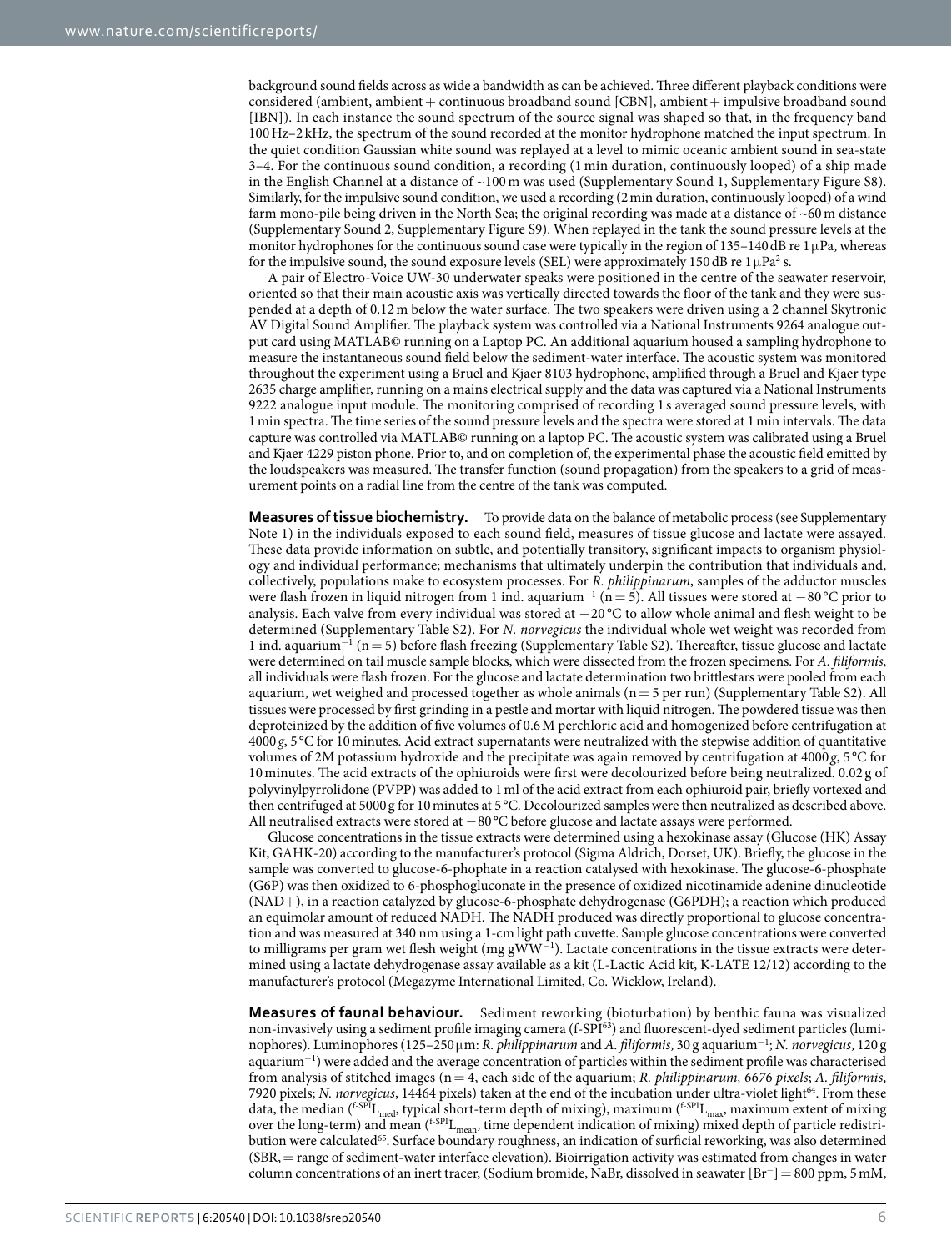stirred into the overlying seawater) on day 6 of each experimental run. Water samples (5ml) were taken at 0 and 4 h and immediately frozen (−18 °C). [Br<sup>−</sup>] was analysed using colorimetric analysis using a FIAstar 5000 flow injection analyzer (FOSS Tecator, Höganäs, Sweden). As bioirrigation activity reduces water column [Br<sup>−</sup>], negative values ( $\Delta$  [Br<sup>-</sup>], mg L<sup>-1</sup>) indicate increased infaunal activity.

**Statistical analysis.** Linear regression models were developed for the dependent variables (mean, median and maximum depth of particle redistribution, SBR, ∆ [Br<sup>−</sup>], and tissue glucose and lactate) with the independent nominal variable sound field (ambient, CBN, IBN). Where there was evidence of a violation of homogeneity of variance, the data were analysed using a *VarIdent* variance-covariate structure and a generalised least squares (GLS) estimation procedure to allow the residual spread to vary with individual explanatory variables<sup>[66](#page-7-34)</sup>. We determined the optimal fixed-effects structure for each regression model using backward selection informed by Akaike Information Criteria (AIC) and inspection of model residual patterns. For the GLS analyses, the optimal variance covariate structure was determined using restricted maximum likelihood (REML) estimation; the initial regression model without variance structure is compared to the equivalent GLS model incorporating specific variance structures using AIC and visualisation of model residuals. The optimal fixed structure is then determined by applying backward selection using the likelihood ratio test obtained by maximum likelihood (ML) estimation. All analyses were performed in R<sup>67</sup> and GLS analyses were conducted using the *nlme* package<sup>[68](#page-7-36)</sup>.

#### **References**

- <span id="page-6-0"></span>1. Cohen, J. E., Small, C., Mellinger, A., Gallup, J. & Sachs, J. Estimates of coastal populations. *Science* **278,** 1211–1212 (1997).
- <span id="page-6-1"></span>2. Small, C. & Nicholls, R. J. A global analysis of human settlement in coastal zones. *J. Coastal. Res.* **19,** 584–599 (2003).
- <span id="page-6-2"></span>3. McDonald, M. A., Hildebrand, J. A. & Wiggins, S. M. Increases in deep ocean ambient noise in the Northeast Pacific west of San Nicolas Island, California. *J. Acoust. Soc. Am*. **120,** 711–718 (2006).
- <span id="page-6-3"></span>4. Frisk, G. V. Noiseonomics: The relationship between ambient noise levels in the sea and global economic trends. *Sci. Rep*. **2,** 437  $(2012)$
- <span id="page-6-4"></span>5. Morley, E. L., Jones, G. & Radford, A. N. The importance of invertebrates when considering the impacts of anthropogenic sound. *Proc. R. Soc. Lond. B*. **281,** 20132683 (2014).
- <span id="page-6-5"></span>6. Hawkins, A. D., Pembroke, A. E. & Popper, A. N. Information gaps in understanding the effects of sound on fishes and invertebrates. *Rev. Fish Biol. Fisher*. **25,** 39–64 (2015).
- <span id="page-6-6"></span>7. Jepson, P. D. *et al.* Gas-bubble lesions in stranded cetaceans - Was sonar responsible for a spate of whale deaths after an Atlantic military exercise? *Nature* **425,** 575–576 (2003).
- <span id="page-6-7"></span>8. Nedelec, S. L. *et al.* Anthropogenic noise playback impairs embryonic development and increases mortality in a marine invertebrate. *Sci. Rep*. **4,** 5891 (2014).
- <span id="page-6-9"></span><span id="page-6-8"></span>9. Myrberg, A. A. The effects of man-made noise on the behavior of marine animals. *Environ. Int.* **16,** 575–586 (1990).
- 10. Celi, M. *et al.* Physiological and agonistic behavioural response of *Procambarus clarkii* to an acoustic stimulus. *J. Exp. Biol.* **216,** 709–718 (2013).
- <span id="page-6-10"></span>11. Radford, C. A., Stanley, J. A., Tindle, C. T., Montgomery, J. C. & Jeffs, A. G. Localised coastal habitats have distinct underwater sound signatures. *Mar. Ecol. Prog. Ser.* **401,** 21–29 (2010).
- <span id="page-6-11"></span>12. Simpson, S. D., Radford, A. N., Tickle, E. J., Meekan, M. G. & Jeffs, A. G. Adaptive avoidance of reef noise. *PLOS One* **6,** e16625  $(2011)$ .
- <span id="page-6-12"></span>13. Parks, S. E., Johnson, M., Nowacek, D. & Tyack, P. L. Individual right whales call louder in increased environmental noise. *Biol. Lett*. **7,** 33–35 (2011).
- 14. Kunc, H. P., Lyons, G. N., Sigwart, J. D., McLaughlin, K. E. & Houghton, J. D. Anthropogenic sound affects behavior across sensory modalities. *Am. Nat.* **104,** E93–E100 (2014).
- 15. Payne, N. L., van der Meulen, D. E., Suthers, I. M., Gray, C. A. & Taylor, M. D. Foraging intensity of wild mulloway *Argyrosomus japonicus* decreases with increasing anthropogenic disturbance. *Mar. Biol*. **162,** 539–546 (2015).
- <span id="page-6-13"></span>16. Lugli, M. Sounds of shallow water fishes pitch within the quiet window of the habitat ambient noise. *J. Comp. Physiol. A*. **196,** 439–451 (2010).
- 17. Stanley, J. A., Radford, C. A. & Jeffs, A. G. Location, location, location: finding a suitable home among the noise. *Proc. R. Soc. B*. **279,** 3622–3631 (2012).
- 18. Lillis, A., Eggleston, D. B. & Bohnenstiehl, D. R. Oyster larvae settle in response to habitat-associated underwater sounds. *PLOS One* **8,** e79337 (2013).
- <span id="page-6-14"></span>19. Gilles, A., Scheidat, M. & Siebert, U. Seasonal distribution of harbour porpoises and possible interference of offshore wind farms in the German North Sea. *Mar. Ecol. Prog. Ser.* **383,** 295–307 (2009).
- 20. Bailey, H. *et al.* Assessing underwater noise levels during pile-driving at an offshore windfarm and its potential effects on marine mammals. *Mar. Poll. Bull*. **60,** 888–97 (2010).
- 21. Brandt, M. J., Diederichs, A., Betke, K. & Nehls, G. Responses of harbour porpoises to pile driving at the Horns Rev II offshore wind farm in the Danish North Sea. *Mar. Ecol. Prog. Ser.* **421,** 205–216 (2011).
- <span id="page-6-15"></span>22. Kight, C. R., Saha, M. S. & Swaddle, J. P. Anthropogenic noise is associated with reductions in the productivity of breeding Eastern Bluebirds (*Sialia sialis*). *Ecol. Appl*. **22,** 1989–1996 (2012).
- <span id="page-6-16"></span>23. de Soto, A. *et al.* Anthropogenic noise causes body malformations and delays development in marine larvae. *Sci. Rep*. **3,** 2831 (2013).
- <span id="page-6-17"></span>24. Vabø, R., Olsen, K. & Huse, I. The effect of vessel avoidance of wintering Norwegian spring spawning Herring. *Fish. Res*. **58,** 59–77  $(2002)$
- <span id="page-6-18"></span>25. Handegard, N. O., Michalsen, K. & Tjøstheim, D. Avoidance behaviour in Cod, *Gadhus morhua*, to a bottom trawling vessel. *Aqua. Liv. Res*. **16,** 265–270 (2003).
- <span id="page-6-19"></span>26. Solan, M. & Kennedy, R. Observation and quantification of *in situ* animal-sediment relations using time-lapse sediment profile imagery (t-SPI). *Mar. Ecol. Prog. Ser*. **228,** 179–191 (2002).
- <span id="page-6-20"></span>27. Godbold, J. A., Bulling, M. T. & Solan, M. Habitat structure mediates biodiversity effects on ecosystem properties. *Proc. R. Soc. B*. **278,** 2510–2518 (2011).
- <span id="page-6-21"></span>28. Langenheder, S., Bulling, M. T., Prosser, J. I. & Solan, M. Role of functionally dominant species in varying environmental regimes: evidence for the performance-enhancing effect of biodiversity. *BMC Ecol.* **12,** 14 (2012).
- <span id="page-6-22"></span>29. Godbold, J. A. & Solan, M. Long-term effects of warming and ocean acidification are modified by seasonal variation in species responses and environmental conditions. *Proc. R. Soc. B*. **368,** 20130186 (2013).
- <span id="page-6-23"></span>30. Voellmy, I. K. *et al.* Acoustic noise reduces foraging success in two sympatric fish species via different mechanisms. *Anim. Behav.* **89,** 191–198 (2014).
- <span id="page-6-24"></span>31. Celi, M. *et al.* Shipping noise affecting immune responses of European spiny lobster (*Palinurus elephas*). *Can. J. Zool.* **93,** 113–121 (2015).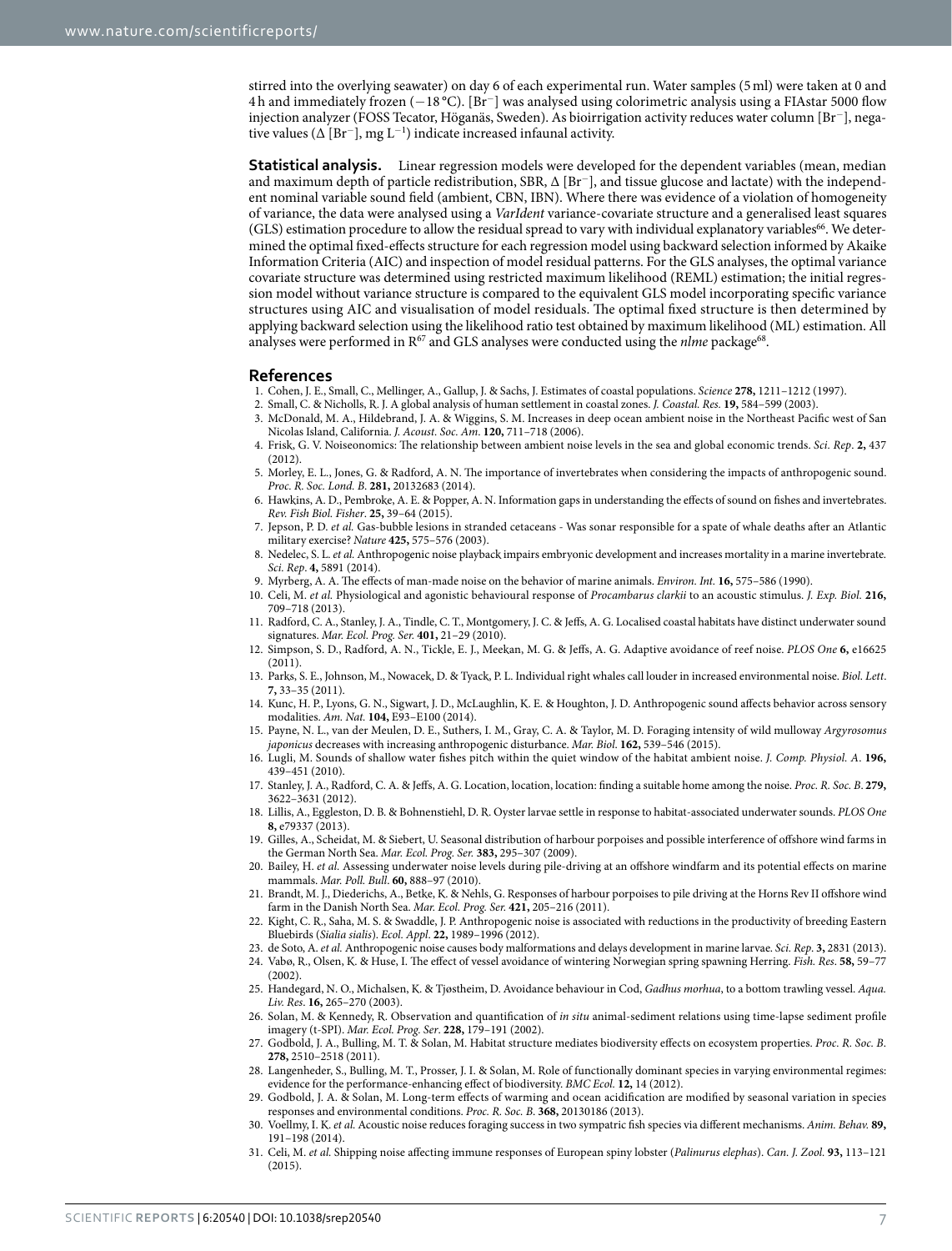- <span id="page-7-0"></span>32. Hughes, S. J. M., Jones, D. O. B., Hauton, C., Gates, A. R. & Hawkins, L. E. An assessment of drilling disturbance on *Echinus acutus var. norvegicus* based on *in-situ* observations and experiments using a remotely operated vehicle (ROV). *J. Exp. Mar. Biol. Ecol.* **395,** 37–47 (2010).
- <span id="page-7-1"></span>33. Hughes, S. J. M. *et al.* Deep-sea echinoderm oxygen consumption rates and an interclass comparison of metabolic rates in Asteroidea, Crinoidea, Echinoidea, Holothuroidea and Ophiuroidea. *J. Exp. Biol.* **214,** 2512–2521 (2011).
- <span id="page-7-3"></span><span id="page-7-2"></span>34. Solan, M. *et al.* Extinction and ecosystem function in the marine benthos. *Science* **306,** 1177–1180 (2004).
- 35. Wale, M. A., Simpson, S. D. & Radford, A. N. Size-dependent physiological responses of shore crabs to single and repeated playback of ship noise. *Biol. Lett*. **9,** 20121194 (2013).
- <span id="page-7-4"></span>36. Wale, M. A., Simpson, S. D. & Radford, A. N. Noise negatively affects foraging and antipredator behaviour in shore crabs. *Anim. Behav*. **86,** 111–118 (2013).
- <span id="page-7-5"></span>37. Neo, Y. Y. *et al.* Temporal structure of sound affects behavioural recovery from noise impact in European seabass. *Biol. Conserv.* **178,** 65–73 (2014).
- <span id="page-7-6"></span>38. Filiciotto, F. *et al.* Behavioural and biochemical stress responses of *Palinurus elephas* after exposure to boat noise pollution in tank. *Mar. Poll. Bull*. **84,** 104–114 (2014).
- <span id="page-7-7"></span>39. Schiedek, D. & Zebe, E. Functional and environmental anaerobiosis in the razor-clam *Ensis directus* (Mollusca: Bivalvia). *Mar. Biol*. **94,** 31–37 (1987).
- <span id="page-7-8"></span>40. Pörtner, H. O. Coordination of metabolism, acid-base regulation and haemocyanin function in cephalopods. *Mar. Freshw. Behav. Phy*. **25,** 131–148 (1994).
- <span id="page-7-9"></span>41. Callow, P. & Townsend, C. R. Resource utilization in growth. In: Townsend C. R. & Callow, P. (eds) *Physiological Ecology: an Evolutionary Approach to Resource Utilization*. Blackwell Scientific Publications, Oxford. (1981).
- <span id="page-7-10"></span>42. Gill, A. B., Bartlett, M. & Thomsen, F. Potential interactions between diadromous fishes of U.K. conservation importance and the electromagnetic fields and subsea noise from marine renewable energy developments. *J. Fish Biol*. **81,** 664–695 (2014).
- <span id="page-7-11"></span>43. Pirotta, E., Merchant, N. D., Thompson, P. M., Barton, T. R. & Lusseau, D. Quantifying the effect of boat disturbance on bottlenose dolphin foraging activity. *Biol. Conserv*. **181,** 82–89 (2015).
- <span id="page-7-12"></span>44. Pine, M. K., Jeffs, A. G. & Radford, C. A. The cumulative effect on sound levels from multiple underwater anthropogenic sound sources in shallow coastal waters. *J. Appl. Ecol*. **51,** 23–30 (2014).
- <span id="page-7-13"></span>45. Bergstrom, L., Sundqvist, F. & Bergstrom, U. Effects of an offshore wind farm on temporal and spatial patterns in the demersal fish community. *Mar. Ecol. Prog. Ser.* **485,** 199–210 (2013).
- <span id="page-7-14"></span>46. Tripovich, J. S., Hall-Aspland, S., Charrier, I. & Arnould, J. P. Y. The behavioural response of Australian Fur Seals to motor boat noise. *PLoS ONE* **7,** e37228 (2012).
- <span id="page-7-15"></span>47. Simpson, S. D., Purser, J. & Radford, A. N. Anthropogenic noise compromises antipredator behaviour in European eels. *Global Change Biol.* **21,** 586–593 (2015).
- <span id="page-7-16"></span>48. Samson, J. E., Mooney, T. A., Gussekloo, S. W. S. & Hanlon, R. T. Graded behavioral responses and habituation to sound in the common cuttlefish *Sepia officinalis*. *J. Exp. Biol*. **217,** 4347–4355 (2014).
- <span id="page-7-17"></span>49. Staaterman, E. *et al.* Celestial patterns in marine soundscapes. *Mar. Ecol. Prog. Ser.* **508,** 17–32 (2014).
- <span id="page-7-18"></span>50. Guan, S., Tzu-Hao, L., Vignola, J. F., Llen-Siang, C. & Judge, J. A. Temporal and spatial patterns of marine soundscape in a coastal shallow water environment. *J. Acoust. Soc. Am.* **136,** 2186 (2014).
- <span id="page-7-19"></span>51. Nielsen, A. & Totland, O. Structural properties of mutualistic networks withstand habitat degradation while species functional roles might change. *Oikos* **123,** 323–333 (2014).
- <span id="page-7-20"></span>52. Gordon, J. *et al.* A review of the effects of seismic surveys on marine mammals. *Mar. Technol. Soc. J.* **37,** 16–34 (2003).
- <span id="page-7-21"></span>53. Slabbekoorn, H. *et al.* A noisy spring: the impact of globally rising underwater sound levels on fish. *Trends Ecol. Evol.* **25,** 419–427(2010).
- <span id="page-7-22"></span>54. Bruintjes, R. & Radford, A. N. Chronic playback of boat noise does not impact hatching success or post-hatching larval growth and survival in a cichlid fish. *PeerJ*, **2,** doi:10.7717/peerj.594 (2014).
- <span id="page-7-23"></span>55. Popper, A. N. *et al.* Effects of exposure to seismic airgun use on hearing of three fish species. *J. Acoust. Soc. Am.* **117(6),** 3958–3971 (2005).
- <span id="page-7-24"></span>56. Williams, R. *et al.* Impacts of anthropogenic noise on marine life: Publication patterns, new discoveries, and future directions in research and management. *Ocean & Coastal Management* **115,** 17–24 (2015).
- <span id="page-7-25"></span>57. Francis, C. D., Kleist, N. J., Ortega, C. P. & Cruz, A. Noise pollution alters ecological services : enhanced pollination and disrupted seed dispersal. *Proc. R. Soc. B*. **279,** 2727–2735 (2012).
- <span id="page-7-26"></span>58. Erbe, C. Effects of underwater sound on marine mammals. *Adv. Exp. Med. Biol.* **730,** 17–22 (2012).
- <span id="page-7-27"></span>59. Fewtrell, J. L. & McCauley, R. D. Impact of air gun noise on the behaviour of marine fish and squid. *Mar. Poll. Bull*. **64,** 984–993  $(2012)$
- <span id="page-7-28"></span>60. Radford, A. N., Kerridge, E. L. & Simpson, S. D. Acoustic communication in a noisy world: can fish compete with anthropogenic noise? *Behav. Ecol.* **25,** 1022–1030 (2014).
- <span id="page-7-29"></span>61. Francis, C. D. & Barber, J. R. A framework for understanding noise impacts on wildlife: an urgent conservation priority. *Front. Ecol. Environ*. **11,** 305–313 (2013).
- <span id="page-7-30"></span>62. Bassett, C., Thomson, J. & Polagye, B. Characteristics of underwater ambient noise at a proposed tidal energy site in Puget Sound. *Proc. Oceans 2010*, *Oceans-IEEE* (2010).
- <span id="page-7-31"></span>63. Solan, M. *et al. In situ* quantification of bioturbation using time-lapse fluorescent sediment profile imaging (f-SPI), luminophore tracers and model simulation. *Mar. Ecol. Prog. Ser.* **271,** 1–12 (2004).
- <span id="page-7-32"></span>64. Schiffers, K., Teal, L. R., Travis, J. M. J. & Solan, M. An open source simulation model for soil and sediment bioturbation, *PLOS One* **6,** e28028 (2011).
- <span id="page-7-33"></span>65. Hale, R., Mavrogordato, M. N., Tolhurst, T. J. & Solan, M. Characterizations of how species mediate ecosystem properties require more comprehensive functional effect descriptors. *Sci. Rep*. **4,** 6463 (2014).
- <span id="page-7-34"></span>66. Pinheiro, J. C. & Bates, D. M. *Mixed-effects models in S and S-plus*. New York, NY: Springer (2000).
- <span id="page-7-35"></span>67. R Core Team (2014). R: A language and environment for statistical computing. R Foundation for Statistical Computing, Vienna, Austria. URL [http://www.R-project.org/.](http://www.R-project.org/) (Date of access:15/04/2015).
- <span id="page-7-36"></span>68. Pinheiro, J. C. *et al.* nlme: Linear and Nonlinear Mixed Effects Models. R package version 3.1–120. [http://cran.r-project.org/](http://cran.r-project.org/package=nlme) [package](http://cran.r-project.org/package=nlme)=nlme (2013). (Date of access:15/04/2015).

#### **Acknowledgements**

We are grateful for financial support under the Environmental Technology Programme, BP International Ltd., Agreement Repository Number BP00206064 (awarded to M.S., C.H., J.A.G., T.G.L. and P.W.). We wish to thank Stephen Robinson, National Physical Laboratory, Teddington, UK for the IBN recording and D. Hedgeland, M. Kuijper and A. Walls (BP International Ltd.) for commentary on earlier versions of the manuscript.